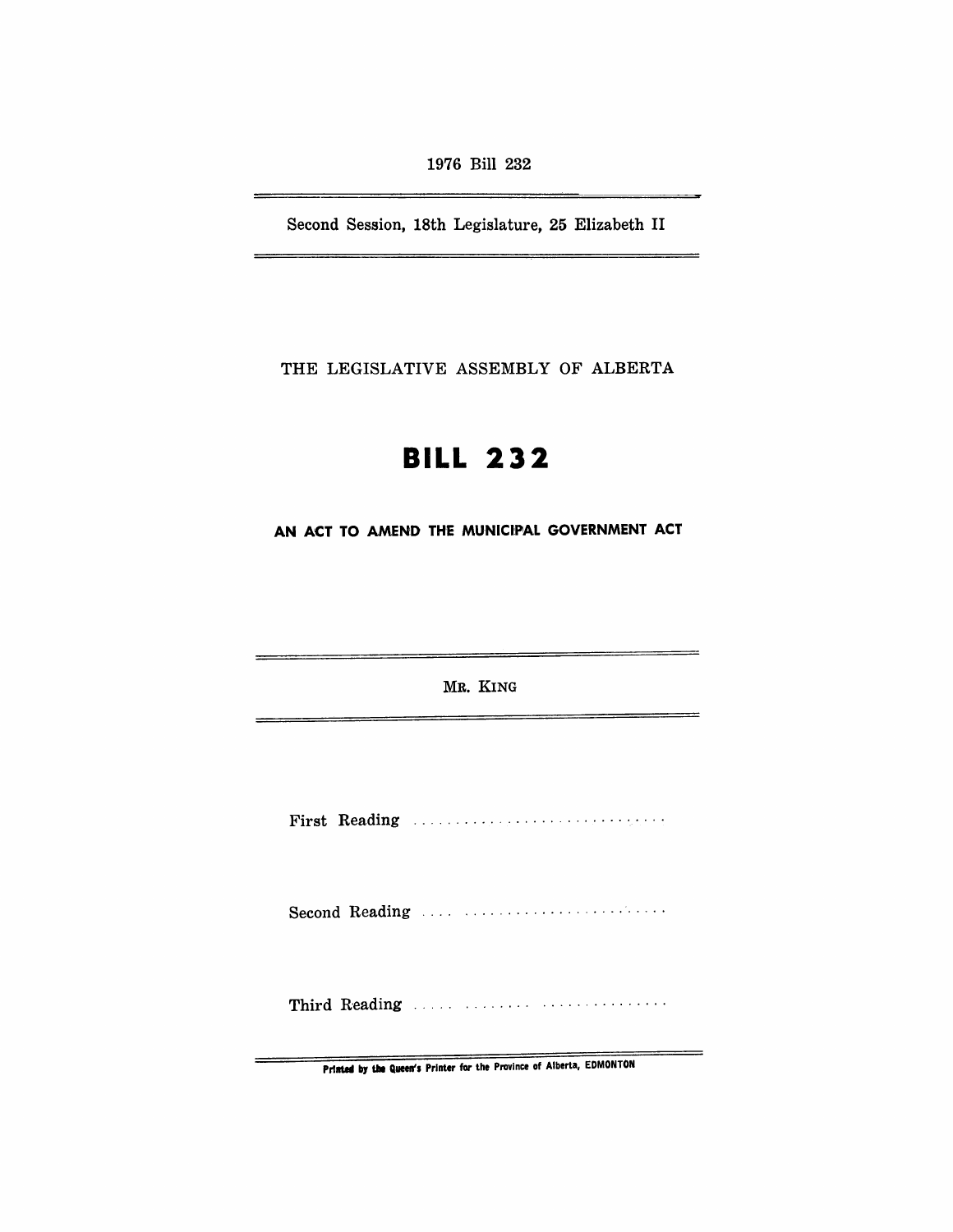Bill *232*  Mr. *King* 

## **BILL 232**

#### 1976

#### AN ACT TO AMEND THE MUNICIPAL GOVERNMENT ACT

#### *(Assented to* , 1976)

HER MAJESTY, by and with the advice and consent of the Legislative Assembly of Alberta, enacts as follows:

*1. The Municipal Government Act is hereby amended.* 

#### *2. The following section* is *added after section* 128.1:

**128.2** (1) A municipality, either alone or together with one or more persons, may acquire all or any part of the shares of, or incorporate under the provisions of The Companies Act, one or more corporations having as the objects of incorporation the provision and operation of housing accommodation.

 $(2)$  A municipality that acquires shares in or incorporates a corporation as referred to in subsection (1) may own or control all or any part of the shares, capital or assets, as the case may be, of the corporation.

(3) Notwithstanding any provision of *The Companies Act,* the directors of a corporation in which shares are acquired or is incorporated pursuant to subsection (1) shall not declare, nor shall the corporation pay, any dividend on any issued share of the corporation, and no part of the income of the corporation shall be payable to or otherwise available for the personal benefit of any shareholder or member of the corporation and its memorandum and articles of association shall so provide.

*3. This Act comes into force on the day upon which it is assented to.*